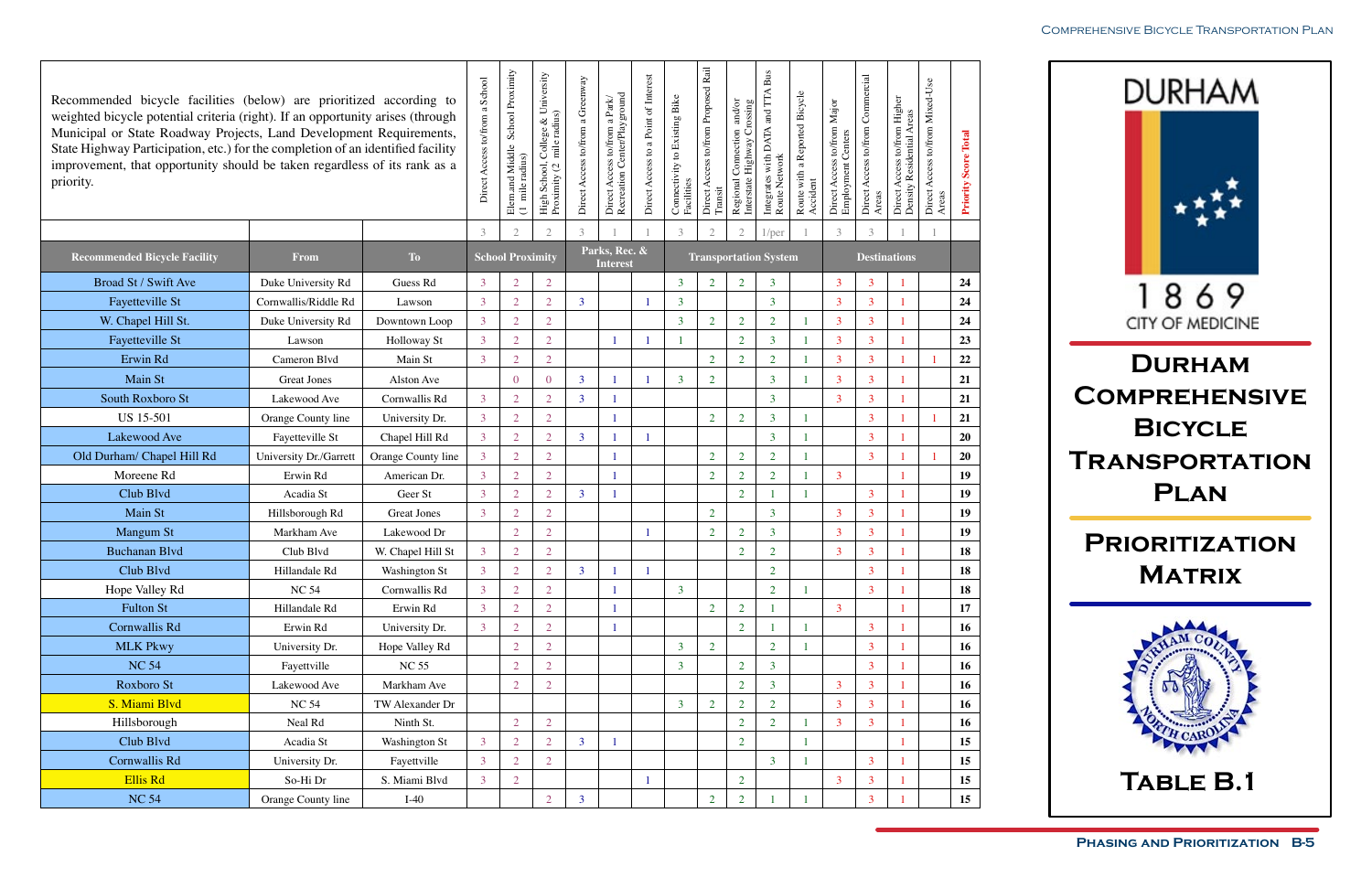## Comprehensive Bicycle Transportation Plan

**Phasing and Prioritization B-6**



| Recommended bicycle facilities (below) are prioritized according to<br>weighted bicycle potential criteria (right). If an opportunity arises (through<br>Municipal or State Roadway Projects, Land Development Requirements,<br>State Highway Participation, etc.) for the completion of an identified facility<br>improvement, that opportunity should be taken regardless of its rank as a |                    |                   | Direct Access to/from a School | School Proximity                   | High School, College & University<br>Proximity (2 mile radius) | Direct Access to/from a Greenway | Direct Access to/from a Park/<br>Recreation Center/Playground | Direct Access to a Point of Interest | Connectivity to Existing Bike | Direct Access to/from Proposed Rail | Regional Connection and/or<br>Interstate Highway Crossing | Integrates with DATA and TTA Bus | Route with a Reported Bicycle | Direct Access to/from Major<br>Employment Centers | Direct Access to/from Commercial | Direct Access to/from Higher<br>Density Residential Areas | Direct Access to/from Mixed-Use | <b>Priority Score Total</b> |
|----------------------------------------------------------------------------------------------------------------------------------------------------------------------------------------------------------------------------------------------------------------------------------------------------------------------------------------------------------------------------------------------|--------------------|-------------------|--------------------------------|------------------------------------|----------------------------------------------------------------|----------------------------------|---------------------------------------------------------------|--------------------------------------|-------------------------------|-------------------------------------|-----------------------------------------------------------|----------------------------------|-------------------------------|---------------------------------------------------|----------------------------------|-----------------------------------------------------------|---------------------------------|-----------------------------|
| priority.                                                                                                                                                                                                                                                                                                                                                                                    |                    |                   |                                | Elem.and Middle<br>(1 mile radius) |                                                                |                                  |                                                               |                                      | Facilities                    | Transit                             |                                                           | Route Network                    | Accident                      |                                                   | Areas                            |                                                           | Areas                           |                             |
| <b>NC 54</b>                                                                                                                                                                                                                                                                                                                                                                                 | $I-40$             | Fayettville       |                                | $\overline{2}$                     | $\overline{2}$                                                 | $\mathbf{3}$                     |                                                               |                                      |                               |                                     | $\overline{2}$                                            | $\overline{2}$                   |                               |                                                   | $\overline{3}$                   |                                                           |                                 | 15                          |
| <b>Washington St</b>                                                                                                                                                                                                                                                                                                                                                                         | Glendale Ave       | Morris St         | 3                              | $\overline{2}$                     | $\overline{2}$                                                 | $\overline{3}$                   |                                                               | $\vert$                              |                               |                                     | $\overline{2}$                                            |                                  |                               |                                                   |                                  |                                                           |                                 | 14                          |
| <b>Hopson Ave</b>                                                                                                                                                                                                                                                                                                                                                                            | Alston Ave         | <b>NC 54</b>      |                                |                                    |                                                                |                                  |                                                               |                                      |                               | $\overline{2}$                      | $\overline{2}$                                            | $\overline{3}$                   |                               | 3                                                 | $\overline{3}$                   |                                                           |                                 | 14                          |
| <b>NC 54</b>                                                                                                                                                                                                                                                                                                                                                                                 | <b>NC 55</b>       | Miami Blvd.       |                                | $\overline{2}$                     |                                                                |                                  |                                                               |                                      |                               | $\overline{2}$                      | $\overline{2}$                                            | $\overline{2}$                   |                               | 3                                                 | $\overline{3}$                   |                                                           |                                 | 14                          |
| <b>NC 55</b>                                                                                                                                                                                                                                                                                                                                                                                 | <b>NC 54</b>       | Wake County line  |                                | $\overline{2}$                     |                                                                |                                  |                                                               |                                      |                               |                                     | $\overline{2}$                                            | $\overline{3}$                   |                               | 3                                                 | $\overline{3}$                   |                                                           |                                 | 14                          |
| <b>TW Alexander</b>                                                                                                                                                                                                                                                                                                                                                                          | Cornwallis Rd      | Miami Blvd        |                                |                                    |                                                                |                                  |                                                               |                                      | $\overline{3}$                | $\overline{2}$                      | $\overline{2}$                                            |                                  |                               | 3                                                 | $\overline{3}$                   |                                                           |                                 | 14                          |
| University Dr                                                                                                                                                                                                                                                                                                                                                                                | Old Chapel Hill Rd | Chapel Hill Rd    | $\overline{3}$                 | $\overline{2}$                     |                                                                |                                  |                                                               |                                      |                               | $\overline{2}$                      |                                                           | $\overline{2}$                   |                               |                                                   | $\overline{3}$                   |                                                           |                                 | 14                          |
| Guess Rd                                                                                                                                                                                                                                                                                                                                                                                     | Club Blvd          | Carver St         |                                | $\overline{2}$                     | $\overline{2}$                                                 |                                  |                                                               |                                      |                               |                                     | $\overline{2}$                                            | $\overline{2}$                   |                               |                                                   | $\overline{3}$                   |                                                           |                                 | 14                          |
| <b>TW Alexander</b>                                                                                                                                                                                                                                                                                                                                                                          | <b>NC 55</b>       | Cornwallis Rd     |                                | $\overline{2}$                     |                                                                |                                  |                                                               |                                      | $\overline{3}$                |                                     | $\overline{2}$                                            | $\overline{2}$                   |                               | 3                                                 |                                  |                                                           |                                 | 13                          |
| <b>Broad St</b>                                                                                                                                                                                                                                                                                                                                                                              | Guess Rd           | Carver St         |                                | $\overline{2}$                     | $\overline{2}$                                                 |                                  |                                                               |                                      |                               |                                     | $\overline{2}$                                            | $\overline{2}$                   |                               |                                                   | $\overline{3}$                   |                                                           |                                 | 13                          |
| S. Miami Blvd                                                                                                                                                                                                                                                                                                                                                                                | TW Alexander Dr    | Angier Ave        | 3                              | $\overline{2}$                     |                                                                |                                  |                                                               | -1                                   |                               | $\overline{2}$                      |                                                           |                                  |                               |                                                   | $\overline{3}$                   |                                                           |                                 | 13                          |
| University Dr                                                                                                                                                                                                                                                                                                                                                                                | Chapel Hill Rd     | Lakewood Dr       | 3                              | $\overline{2}$                     |                                                                |                                  |                                                               |                                      |                               |                                     |                                                           | $\overline{2}$                   |                               |                                                   | $\overline{3}$                   |                                                           |                                 | 13                          |
| Glover Rd/Riddle Rd                                                                                                                                                                                                                                                                                                                                                                          | Riddle Rd          | Angier Ave        |                                |                                    | $\overline{2}$                                                 | $\mathbf{3}$                     |                                                               |                                      |                               |                                     | $\overline{2}$                                            |                                  |                               |                                                   | $\overline{3}$                   |                                                           |                                 | 12                          |
| Hillandale Rd                                                                                                                                                                                                                                                                                                                                                                                | Fulton St          | Carver St         |                                | $\overline{2}$                     | $\overline{2}$                                                 |                                  |                                                               |                                      |                               |                                     | $\overline{2}$                                            | $\overline{2}$                   |                               |                                                   | $\overline{3}$                   |                                                           |                                 | 12                          |
| <b>TW Alexander</b>                                                                                                                                                                                                                                                                                                                                                                          | Miami Blvd         | Wake County line  |                                |                                    |                                                                |                                  |                                                               |                                      |                               | $\overline{c}$                      | $\overline{2}$                                            |                                  |                               | 3                                                 | $\overline{3}$                   |                                                           |                                 | 12                          |
| Guess Rd                                                                                                                                                                                                                                                                                                                                                                                     | Carver St          | Latta Rd          |                                | $\overline{2}$                     | $\overline{2}$                                                 |                                  |                                                               |                                      |                               |                                     |                                                           |                                  |                               |                                                   | $\overline{3}$                   |                                                           |                                 | 12                          |
| Davis Dr                                                                                                                                                                                                                                                                                                                                                                                     | Cornwallis Rd      | Wake County line  |                                |                                    |                                                                |                                  |                                                               |                                      | $\overline{3}$                |                                     | $\overline{2}$                                            | $\overline{2}$                   |                               | 3                                                 |                                  |                                                           |                                 | 11                          |
| <b>Slater Rd</b>                                                                                                                                                                                                                                                                                                                                                                             | Miami Blvd         | Wake County line  |                                |                                    |                                                                |                                  |                                                               |                                      |                               | $\overline{2}$                      | $\overline{2}$                                            |                                  |                               | 3                                                 | $\overline{3}$                   |                                                           |                                 | 11                          |
| Hillandale Rd                                                                                                                                                                                                                                                                                                                                                                                | Carver St          | Rose of Sharon Rd | 3                              | $\overline{2}$                     | $\overline{2}$                                                 |                                  |                                                               |                                      |                               |                                     |                                                           |                                  |                               |                                                   |                                  |                                                           |                                 | 10                          |
| Erwin Rd                                                                                                                                                                                                                                                                                                                                                                                     | Orange             | Cameron Blvd      | 3                              | $\overline{2}$                     | $\overline{2}$                                                 |                                  |                                                               | -1                                   |                               |                                     | $\overline{2}$                                            |                                  |                               |                                                   |                                  |                                                           |                                 | 10                          |
| <b>Alston Ave</b>                                                                                                                                                                                                                                                                                                                                                                            | Durham County line | Hopson Rd         |                                |                                    |                                                                |                                  |                                                               |                                      |                               |                                     | $\overline{2}$                                            |                                  |                               | 3                                                 | $\overline{3}$                   |                                                           |                                 | 10                          |
| Leon St                                                                                                                                                                                                                                                                                                                                                                                      | <b>Broad St</b>    | Glendale Ave      | $\overline{3}$                 | $\overline{2}$                     | $\overline{2}$                                                 |                                  |                                                               |                                      |                               |                                     |                                                           |                                  |                               |                                                   |                                  |                                                           |                                 | $\boldsymbol{9}$            |
| <b>Northeast Creek Pkwy</b>                                                                                                                                                                                                                                                                                                                                                                  | E. Cornwallis Rd   | Ellis Rd          |                                |                                    | $\overline{2}$                                                 |                                  |                                                               |                                      | $\overline{3}$                |                                     |                                                           |                                  |                               | 3                                                 |                                  |                                                           |                                 | 9 <sup>1</sup>              |
| Page Rd                                                                                                                                                                                                                                                                                                                                                                                      | S. Miami Blvd      | Globe             |                                |                                    |                                                                |                                  |                                                               |                                      |                               | $\overline{2}$                      | $\overline{2}$                                            | $\overline{2}$                   |                               |                                                   |                                  |                                                           |                                 | 9 <sup>°</sup>              |
| <b>Sedwick Rd</b>                                                                                                                                                                                                                                                                                                                                                                            | <b>NC 55</b>       | Alston Ave        |                                | $\overline{2}$                     |                                                                |                                  |                                                               |                                      |                               |                                     |                                                           |                                  |                               | 3                                                 | $\overline{3}$                   |                                                           |                                 | 9 <sup>1</sup>              |
| <b>Briggs Ave Extension</b>                                                                                                                                                                                                                                                                                                                                                                  | Riddle Rd          | So-Hi Dr          |                                | $\overline{2}$                     | $\overline{2}$                                                 | $\mathbf{3}$                     |                                                               |                                      |                               |                                     |                                                           |                                  |                               |                                                   |                                  |                                                           |                                 | 8                           |
| <b>Angier Ave</b>                                                                                                                                                                                                                                                                                                                                                                            | Miami Blvd         | <b>US 70</b>      |                                | $\overline{2}$                     |                                                                |                                  |                                                               |                                      |                               |                                     |                                                           | $\overline{2}$                   |                               |                                                   | $\overline{3}$                   |                                                           |                                 | 8                           |
| <b>Lumley Rd</b>                                                                                                                                                                                                                                                                                                                                                                             | Miami Blvd         | Wake County line  |                                | $\overline{2}$                     |                                                                |                                  |                                                               |                                      |                               |                                     |                                                           |                                  |                               |                                                   | $\overline{3}$                   |                                                           |                                 | 8                           |
| Markham Ave                                                                                                                                                                                                                                                                                                                                                                                  | Mangum             | N. Roxboro St     |                                | $\overline{2}$                     | $\overline{2}$                                                 |                                  |                                                               |                                      |                               |                                     |                                                           | $\overline{2}$                   |                               |                                                   |                                  |                                                           |                                 | 7                           |
| <b>US 70</b>                                                                                                                                                                                                                                                                                                                                                                                 | Miami Blvd         | Wake County line  |                                | $\overline{2}$                     |                                                                |                                  |                                                               |                                      |                               |                                     | $\overline{2}$                                            | $\overline{2}$                   |                               |                                                   |                                  |                                                           |                                 | 7 <sup>7</sup>              |
| <b>Chin Page Rd</b>                                                                                                                                                                                                                                                                                                                                                                          | S. Miami Blvd      | Page Rd           |                                |                                    |                                                                |                                  |                                                               |                                      |                               |                                     | $\overline{2}$                                            |                                  |                               | $\overline{3}$                                    |                                  |                                                           |                                 | 6                           |